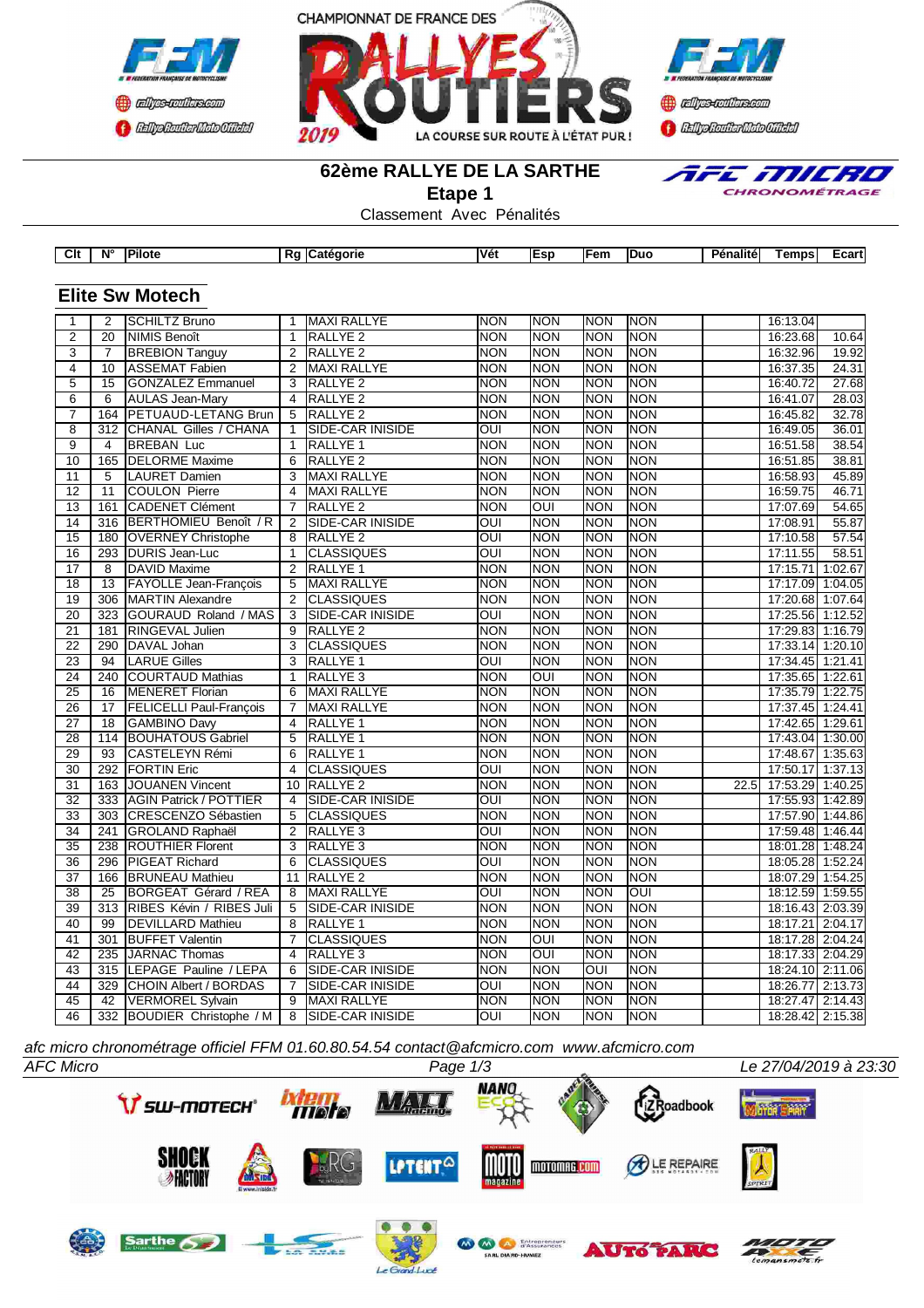





# 62ème RALLYE DE LA SARTHE

Etape 1

Classement Avec Pénalités

| Clt             | N°               | Pilote                        |                 | Rg Catégorie            | Vét                     | Esp                     | lFem       | Duo        | Pénalité | <b>Temps</b>     | Ecart   |
|-----------------|------------------|-------------------------------|-----------------|-------------------------|-------------------------|-------------------------|------------|------------|----------|------------------|---------|
|                 |                  |                               |                 |                         |                         |                         |            |            |          |                  |         |
|                 |                  | <b>Elite Sw Motech</b>        |                 |                         |                         |                         |            |            |          |                  |         |
| 47              | 121              | <b>ROGER Alain</b>            |                 | 10 RALLYE 1             | OUI                     | <b>NON</b>              | <b>NON</b> | <b>NON</b> | 7.5      | 18:33.27         | 2:20.23 |
| 48              | $\overline{54}$  | <b>DEBURCK Philippe</b>       |                 | 10 MAXI RALLYE          | OUI                     | <b>NON</b>              | <b>NON</b> | <b>NON</b> |          | 18:34.99 2:21.95 |         |
| 49              | $\overline{324}$ | TRIGOLET Christophe / T       | $\overline{9}$  | SIDE-CAR INISIDE        | $\overline{\text{OUI}}$ | <b>NON</b>              | <b>NON</b> | <b>NON</b> | 7.5      | 18:36.77 2:23.73 |         |
| $\overline{50}$ | $\overline{53}$  | <b>COMBRET Frédéric</b>       | 11              | <b>MAXI RALLYE</b>      | <b>NON</b>              | <b>NON</b>              | <b>NON</b> | <b>NON</b> |          | 18:37.63 2:24.59 |         |
| $\overline{51}$ | $\overline{33}$  | <b>GRANDJEAN Jacques</b>      |                 | 12 MAXI RALLYE          | $\overline{OUI}$        | <b>NON</b>              | <b>NON</b> | <b>NON</b> |          | 18:40.50 2:27.46 |         |
| 52              | 168              | <b>STEPHAN Pierre</b>         | $\overline{12}$ | RALLYE <sub>2</sub>     | <b>NON</b>              | <b>NON</b>              | <b>NON</b> | <b>NON</b> |          | 18:42.70 2:29.66 |         |
| $\overline{53}$ | 105              | SIMONNET Hervé                | $\overline{11}$ | <b>RALLYE 1</b>         | $\overline{\text{OUI}}$ | <b>NON</b>              | <b>NON</b> | <b>NON</b> |          | 18:43.40 2:30.36 |         |
| $\overline{54}$ | 45               | DUSSUBIEUX Jean-Phili         | 13              | MAXI RALLYE             | OUI                     | <b>NON</b>              | <b>NON</b> | <b>NON</b> |          | 18:47.09         | 2:34.05 |
| 55              | 327              | <b>CAMUS Christian / CAMU</b> | 10              | <b>SIDE-CAR INISIDE</b> | OUI                     | <b>NON</b>              | <b>NON</b> | <b>NON</b> |          | 18:47.34 2:34.30 |         |
| $\overline{56}$ | $\overline{21}$  | <b>MAUREL Eric</b>            | $\overline{14}$ | <b>MAXI RALLYE</b>      | <b>NON</b>              | <b>NON</b>              | <b>NON</b> | <b>NON</b> |          | 18:51.66 2:38.62 |         |
| 57              | $\overline{95}$  | LOUSSEREAUX David             | $\overline{14}$ | <b>RALLYE 1</b>         | <b>NON</b>              | <b>NON</b>              | <b>NON</b> | <b>NON</b> |          | 18:57.43 2:44.39 |         |
| 58              | 41               | JOZON Luc / FORTIN Ro         | 15              | <b>MAXI RALLYE</b>      | <b>NON</b>              | <b>NON</b>              | <b>NON</b> | OUI        |          | 18:57.67         | 2:44.63 |
| 59              | 60               | <b>CALBA Mathieu</b>          | 16              | <b>MAXI RALLYE</b>      | <b>NON</b>              | <b>NON</b>              | <b>NON</b> | <b>NON</b> |          | 18:58.24 2:45.20 |         |
| 60              | 28               | PEYROT Cyril                  | $\overline{17}$ | <b>MAXI RALLYE</b>      | <b>NON</b>              | <b>NON</b>              | <b>NON</b> | <b>NON</b> |          | 19:01.69 2:48.65 |         |
| 61              | 291              | <b>THEILLAC Thierry</b>       | $\overline{8}$  | <b>CLASSIQUES</b>       | $\overline{OUI}$        | <b>NON</b>              | <b>NON</b> | <b>NON</b> |          | 19:07.01 2:53.97 |         |
| 62              | 113              | <b>GROSSE Johann</b>          | 16              | RALLYE <sub>1</sub>     | <b>NON</b>              | <b>NON</b>              | <b>NON</b> | <b>NON</b> | 7.5      | 19:10.76 2:57.72 |         |
| $\overline{63}$ | 170              | <b>GILLI Aurélien</b>         |                 | 13 RALLYE 2             | <b>NON</b>              | $\overline{\text{out}}$ | <b>NON</b> | <b>NON</b> | 7.5      | 19:12.45 2:59.41 |         |
| 64              | 317              | <b>BACON Franck / CHOPA</b>   | 11              | SIDE-CAR INISIDE        | <b>NON</b>              | <b>NON</b>              | <b>NON</b> | <b>NON</b> |          | 19:19.30 3:06.26 |         |
| 65              | 91               | <b>GRATIOT Caroline</b>       | $\overline{17}$ | <b>RALLYE 1</b>         | <b>NON</b>              | $\overline{\text{out}}$ | OUI        | <b>NON</b> |          | 19:21.80 3:08.76 |         |
| 66              | 162              | <b>DUPUIS-MAURIN Valéry</b>   | 15              | <b>RALLYE 2</b>         | <b>NON</b>              | <b>NON</b>              | OUI        | <b>NON</b> |          | 19:25.64         | 3:12.60 |
| 67              | 246              | <b>DION Fabrice</b>           | 6               | RALLYE <sub>3</sub>     | <b>NON</b>              | <b>NON</b>              | <b>NON</b> | <b>NON</b> |          | 19:27.00 3:13.96 |         |
| 68              | 297              | <b>LACOSTE Christian</b>      | $\overline{9}$  | <b>CLASSIQUES</b>       | ОUІ                     | <b>NON</b>              | <b>NON</b> | <b>NON</b> |          | 19:27.12 3:14.08 |         |
| 69              | 233              | COLLIOT Philippe              | $\overline{7}$  | <b>RALLYE 3</b>         | <b>NON</b>              | <b>NON</b>              | <b>NON</b> | <b>NON</b> |          | 19:27.70 3:14.66 |         |
| 70              | 46               | DOSMAS Philippe / DOS         | 19              | <b>MAXI RALLYE</b>      | $\overline{\text{OUI}}$ | <b>NON</b>              | <b>NON</b> | <b>OUI</b> |          | 19:32.44 3:19.40 |         |
| $\overline{71}$ | 179              | CANET Jean-François           | $\overline{17}$ | <b>RALLYE 2</b>         | $\overline{\text{OUI}}$ | <b>NON</b>              | <b>NON</b> | <b>NON</b> | 15.0     | 19:33.50 3:20.46 |         |
| $\overline{72}$ | 236              | CRESCENCIO Pedro              | 10              | RALLYE <sub>3</sub>     | <b>NON</b>              | <b>NON</b>              | <b>NON</b> | <b>NON</b> |          | 19:45.13 3:32.09 |         |
| $\overline{73}$ | 117              | <b>BROUSTE Laurent</b>        | $\overline{19}$ | <b>RALLYE 1</b>         | oui                     | <b>NON</b>              | <b>NON</b> | <b>NON</b> |          | 19:51.10 3:38.06 |         |
| 74              | 232              | <b>FOLTZER Jean-Pierre</b>    | 11              | RALLYE <sub>3</sub>     | OUI                     | <b>NON</b>              | <b>NON</b> | <b>NON</b> |          | 19:52.93         | 3:39.89 |
| $\overline{75}$ | 261              | COUDURIER Thierry             | 1               | <b>ANCIENNES</b>        | <b>NON</b>              | <b>NON</b>              | <b>NON</b> | <b>NON</b> |          | 19:58.16 3:45.12 |         |
| 76              | 44               | <b>BASELLO Florent</b>        | 22              | <b>MAXI RALLYE</b>      | <b>NON</b>              | <b>NON</b>              | <b>NON</b> | <b>NON</b> |          | 20:04.11 3:51.07 |         |
| $\overline{77}$ | 123              | <b>MOREAU Loane</b>           | 20              | <b>RALLYE 1</b>         | <b>NON</b>              | <b>NON</b>              | <b>NON</b> | <b>NON</b> |          | 20:16.28 4:03.24 |         |
| 78              | 58               | <b>BOURGEOIS Frédéric</b>     | $\overline{25}$ | <b>MAXI RALLYE</b>      | $\overline{\text{C}}$   | <b>NON</b>              | <b>NON</b> | <b>NON</b> | 22.5     | 20:16.44 4:03.40 |         |
| $\overline{79}$ | 115              | <b>DELACROIX Alain</b>        | $\overline{21}$ | <b>RALLYE 1</b>         | $\overline{\text{OUI}}$ | <b>NON</b>              | <b>NON</b> | <b>NON</b> | 7.5      | 20:19.84 4:06.80 |         |
| 80              | 101              | <b>BACCA Riccardo</b>         | $\overline{22}$ | <b>RALLYE 1</b>         | <b>NON</b>              | <b>NON</b>              | <b>NON</b> | <b>NON</b> | 15.0     | 20:20.57         | 4:07.53 |
| $\overline{81}$ | 249              | <b>BOURGEOIS Quentin</b>      | $\overline{12}$ | <b>RALLYE 3</b>         | <b>NON</b>              | $\overline{OUI}$        | <b>NON</b> | <b>NON</b> | 37.5     | 20:21.92         | 4:08.88 |
| 82              | 299              | GUILLEMOT Frédéric            | 10              | <b>CLASSIQUES</b>       | OUI                     | <b>NON</b>              | <b>NON</b> | <b>NON</b> | 7.5      | 20:35.43 4:22.39 |         |
| 83              | 231              | <b>GRASSIAN Baptiste</b>      |                 | 13 RALLYE 3             | <b>NON</b>              | <b>NON</b>              | <b>NON</b> | <b>NON</b> |          | 20:38.73 4:25.69 |         |
| 84              | 304              | MENARD Frédéric               | 11              | <b>CLASSIQUES</b>       | OUI                     | <b>NON</b>              | <b>NON</b> | <b>NON</b> |          | 20:40.41 4:27.37 |         |
| 85              | 61               | <b>BARRIOT</b> Jean-Christoph | $\overline{27}$ | <b>MAXI RALLYE</b>      | <b>NON</b>              | <b>NON</b>              | <b>NON</b> | <b>NON</b> | 7.5      | 20:55.78         | 4:42.74 |
| 86              | 30               | MOTTAZ Rémi                   | 28              | <b>MAXI RALLYE</b>      | <b>NON</b>              | <b>NON</b>              | <b>NON</b> | <b>NON</b> |          | 20:57.47         | 4:44.43 |
| $\overline{87}$ | 40               | <b>BEALLE Emmanuel</b>        | $\overline{29}$ | <b>MAXI RALLYE</b>      | <b>NON</b>              | <b>NON</b>              | <b>NON</b> | <b>NON</b> |          | 21:00.48 4:47.44 |         |
| 88              | 330              | QUILBAULT Jimmy / BEN         | $\overline{12}$ | SIDE-CAR INISIDE        | <b>NON</b>              | <b>NON</b>              | <b>NON</b> | <b>NON</b> |          | 21:06.23 4:53.19 |         |
| $\overline{89}$ | $\overline{55}$  | <b>LAMOUR Marc</b>            | $\overline{30}$ | <b>MAXI RALLYE</b>      | <b>NON</b>              | <b>NON</b>              | <b>NON</b> | <b>NON</b> |          | 21:14.38 5:01.34 |         |
| 90              | $\overline{31}$  | <b>POTIER Guillaume</b>       | $\overline{31}$ | <b>MAXI RALLYE</b>      | <b>NON</b>              | <b>NON</b>              | <b>NON</b> | <b>NON</b> |          | 21:18.77 5:05.73 |         |
| $\overline{91}$ |                  | 267 MARTIN Eric               | $\overline{2}$  | <b>ANCIENNES</b>        | $\overline{\text{out}}$ | NON                     | NON        | <b>NON</b> |          | 21:41.39 5:28.35 |         |

*afc micro chronométrage officiel FFM 01.60.80.54.54 contact@afcmicro.com www.afcmicro.com*

Le Grand-Lucé



92 319 GUGLIELMI Séverine / B | 13 SIDE-CAR INISIDE NON NON NON OUI NON | NON 22:09.51 5:56.47